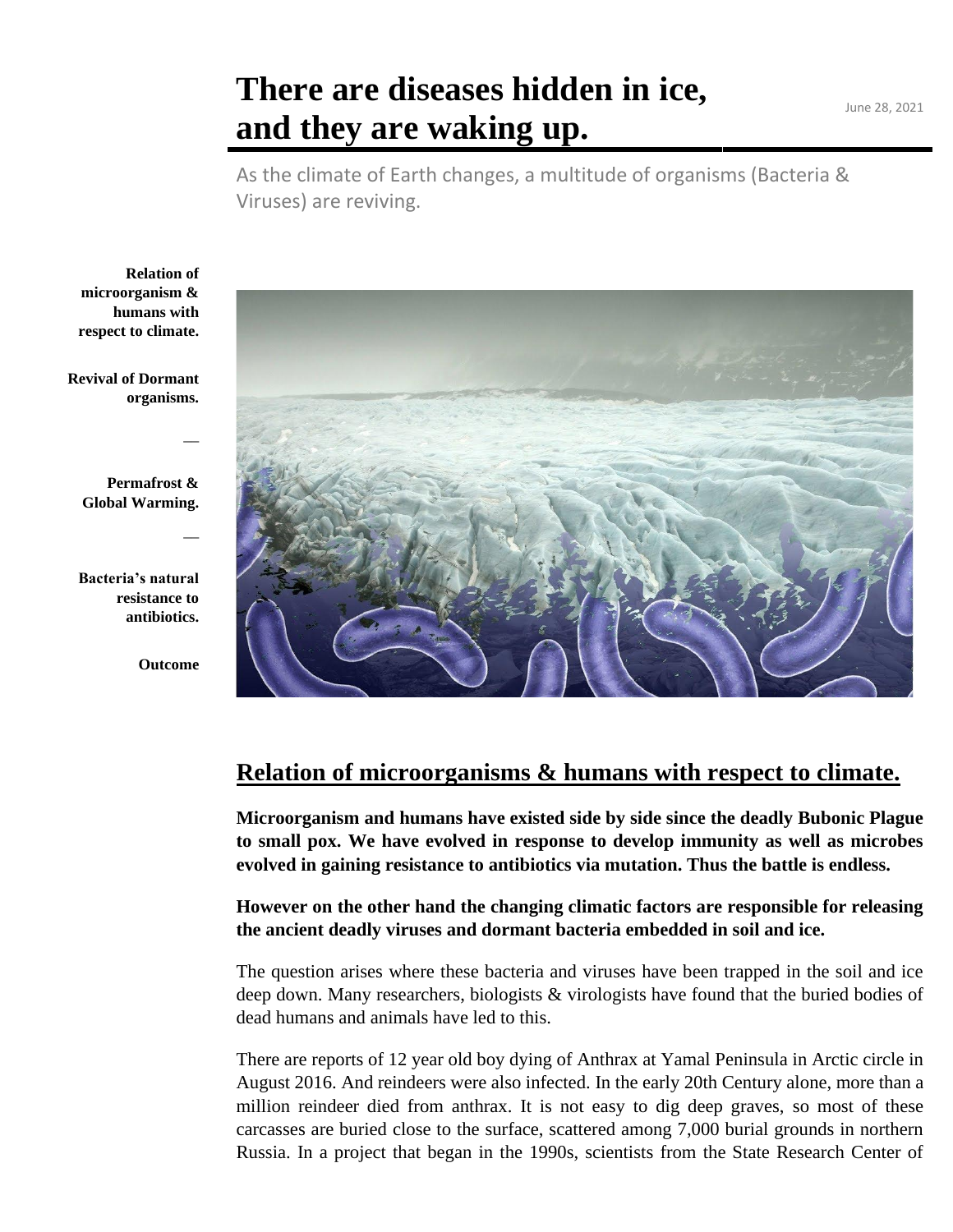Virology and Biotechnology in Novosibirsk have [tested](http://www.istc.int/en/project/84980DF9853EABD94325690B000F3840) the remains of Stone Age people that were found in southern Siberia, in the region of Gorny Altai.

#### **Revival of some dormant organisms.**

**Anthrax** is a serious infectious disease **caused** by gram-positive, rod-shaped bacteria known as *Bacillus anthracis.* **Anthrax spores** are formed by **anthrax** bacteria that occur naturally in soil in most parts of the world. The **spores** can remain dormant for years until they find their way into a host. Common hosts for **anthrax** include wild or domestic livestock, such as sheep, cattle, horses and goats.

Other bacteria that can form spores, and so could survive in permafrost, include tetanus and *Clostridium botulinum*, the pathogen responsible for botulism: a rare illness that can cause paralysis and even prove fatal. Some fungi can also survive in permafrost for a long time.

In a [2014 study,](http://dx.doi.org/10.1073/pnas.1320670111) a team led by Claverie revived two viruses that had been trapped in Siberian permafrost for 30,000 years. Known as *Pithovirus sibericum* (Zombi virus) and *Mollivirus sibericum*,(Mimivirus) causative agent of pneumonia. they are both "giant viruses", because unlike most viruses they are so big they can be seen under a regular microscope. They were discovered 100ft underground in coastal tundra. This virus infects amoeba but not human or animal cells. But this viruses have multiple origin of life and thus can find new host and infect them. Viruses from long-extinct ancestral species like Neanderthals and Denisovans, both of which settled in Siberia, were riddled with various viral diseases. Remains of Neanderthals from 30-40,000 years ago have been spotted in Russia. And by analyzing the DNA content they found that several species had infected humans and still can. Spanish flu RNA fragments were also discovered.

NASA scientists found 10-50,000-year-old microbes inside crystals in a Mexican mine. Rotifers aren't the only living organisms to emerge from permafrost or ice. The same researchers behind this latest discovery had previously found roughly 40,000-year-old [viable](https://www.smithsonianmag.com/smart-news/ancient-roundworms-allegedly-resurrected-russian-permafrost-180969782/)  [roundworms](https://www.smithsonianmag.com/smart-news/ancient-roundworms-allegedly-resurrected-russian-permafrost-180969782/) in the region's permafrost. Ancient moss, seeds, viruses, and bacteria have all shown impressive longevity in ice.

The Soil Cryology Lab in Pushchino, Russia, has been digging up Siberian permafrost in search of ancient organisms for roughly a decade. For example, last year, the researchers reported a ["frozen zoo"](https://bdj.pensoft.net/article/51586/) of 35 viable protists (nucleus-containing organisms that are neither animal, plant, nor fungus) that they calculated ranged from hundreds to tens of thousands of years old.

It is important for mankind to understand this phenomenon of melting ice and the risk of diseases caused by viruses, bacteria, fungus and other microbes frozen before hundreds and thousands of years.



Ancient Critters *P. sibericum* Anthrax spores Clostriduim spores Mimivirus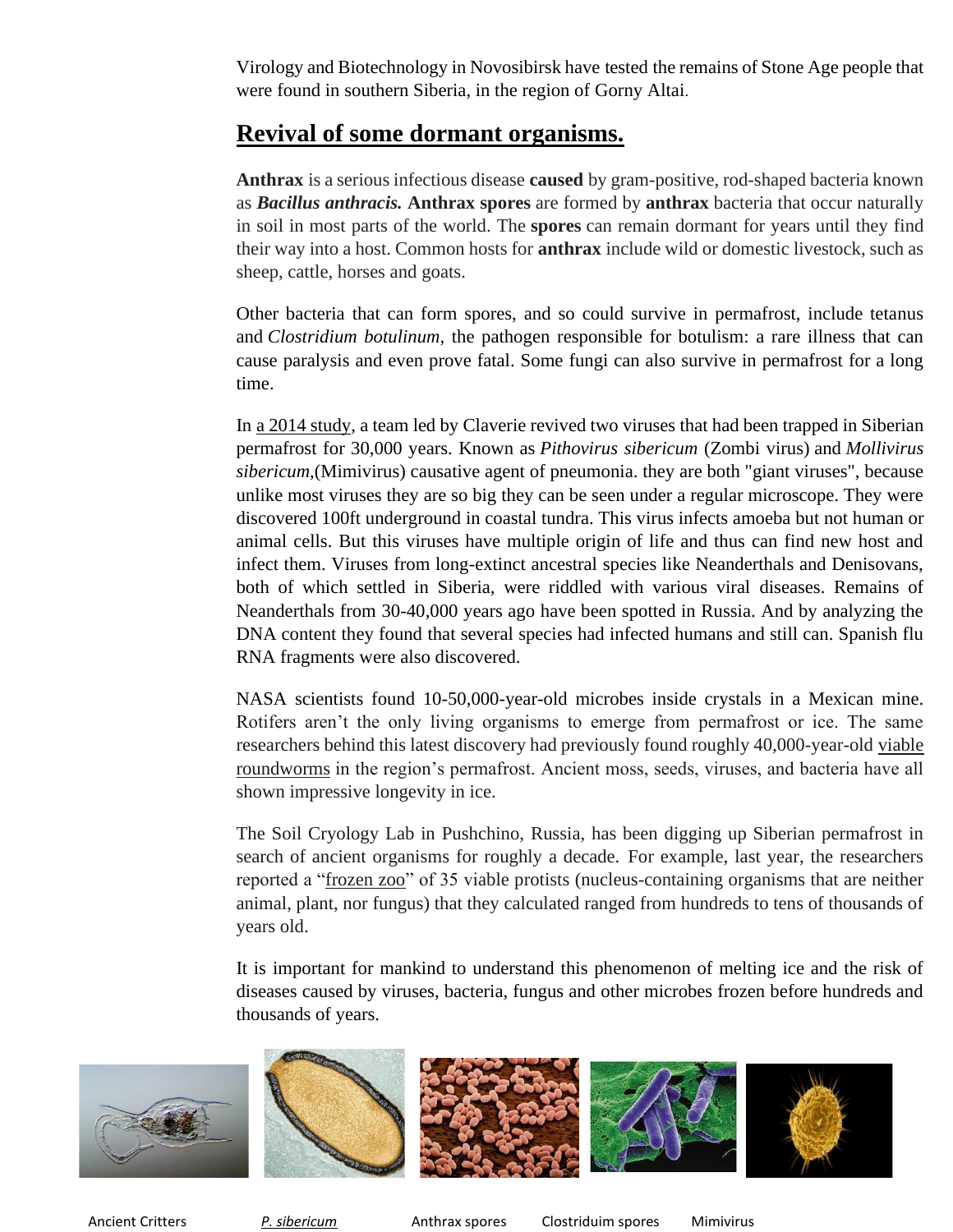# **Permafrost & global warming.**



**Permafrost** is any ground that remains completely frozen - 32°F (0°C) or colder - for at least two years straight. These permanently frozen grounds are most common in regions with high mountains and in Earth's higher latitudes—near the North and South Pole.

Frozen permafrost soil is the perfect place for bacteria to remain alive for very long periods of time, perhaps as long as a million years. That means melting ice could potentially open a Pandora's box of diseases. "Permafrost is a very good preserver of microbes and viruses, because it is cold, there is no oxygen, and it is dark. Many pathogenic i.e. disease causing bacteria and viruses might be preserved in permafrost, some of which might release into the atmosphere and global epidemic diseases might revive due to increasing temperature.

NASA scientists successfully revived bacteria that had been encased in a frozen pond in Alaska for 32,000 years. This year, with a team of 69 scientists from 10 countries, their expedition found that methane discharge was increasing resulting into holes in permafrost along the East Siberian Arctic Ocean Shelf, the [Siberian Times](https://siberiantimes.com/other/others/news/bubbling-methane-craters-and-super-seeps-is-this-the-worrying-new-face-of-the-undersea-arctic/) has reported.

A rise in methane and carbon dioxide levels in the atmosphere in the 20th and 21st centuries has been named a central cause for [climate](https://www.9news.com.au/climate-change)  [change.](https://www.9news.com.au/climate-change)

Global warming does not have to directly melt permafrost to pose a threat. Because the Arctic sea ice is melting, the north shore of Siberia has become more easily accessible by sea. As a result, industrial exploitation, including mining for gold and minerals, and drilling for oil and natural gas, is now becoming profitable.

Arctic regions are warming twice as fast compared to the rest of the planet, its current rate of temperature change being the highest in 2,000 years. In 2016, Arctic permafrost temperatures were 3.5 degrees Celsius higher than at the beginning of the 20th century. A study has shown that every 1 degree Celsius rise in temperature can degrade up to 39 lakh square kilometre due to thawing. This degradation is expected to further aggravate as the climate gets warmer, putting at risk 40 per cent of the world's permafrost towards the end of the century– causing disastrous effects.

When permafrost thaws, microbes start decomposing this carbon matter, releasing greenhouse gases like methane and carbon dioxide. Researchers have estimated that for every 1 degree Celsius rise in temperature, these grounds could release GHGs to the tune of 4-6 years' of emissions from coal, oil, and natural gas. Along with greenhouse gases, these grounds could also release ancient bacteria and viruses into the atmosphere as they unfreeze.